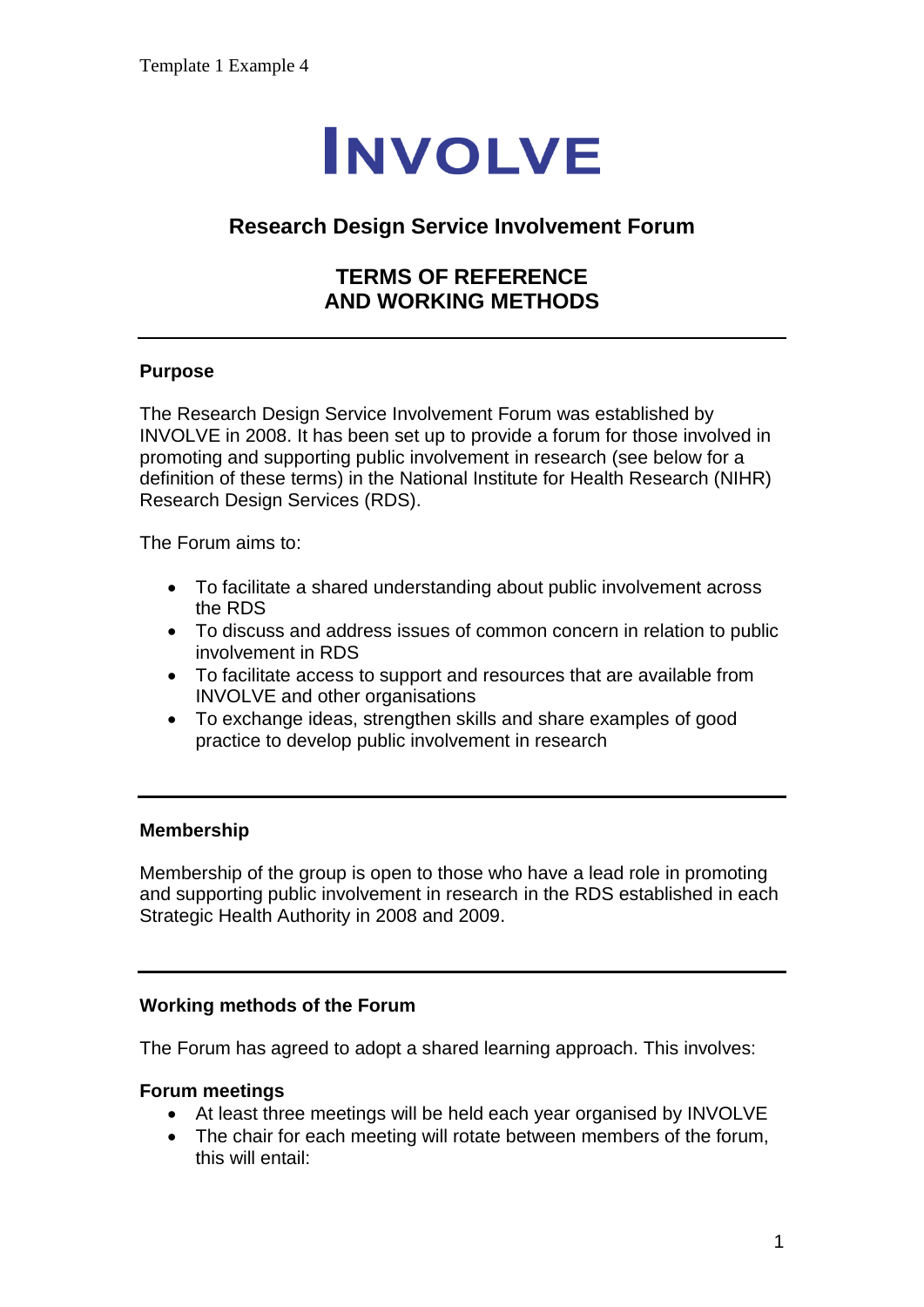- o Devising the agenda in collaboration with INVOLVE prior to the meeting
- $\circ$  Chairing the forum meeting
- o Receiving any feedback from Forum members after each meeting and communicating this to INVOLVE (anonymised where requested)
- Meeting topics will be generated by members of the forum
- Meetings will include small group discussions to share experiences and learning
- Other people may be invited to join forum meetings on a one-off basis to aid discussion of particular topic, for example, as speakers, observers or invited guests
- Secretariat for the Forum will be provided by INVOLVE

#### **Sharing of information and resources**

- Through the Forum meetings and electronic communications members will be able to share information and resources
- Members should be able to choose what they share and when they share it
- It is each member's responsibility to make it clear where a matter shall remain entirely confidential and not for discussion outside of the forum
- When sharing documents, members should make it clear if there is a restriction as to:
	- o Circulation of the documents beyond the Forum
	- o Copyright/use of the contents
- INVOLVE will facilitate the development of a webspace for members of the Forum which will include a secure password-protected area to share resources

### **Definition of terms**

By '**involvement**' in research, we mean an active partnership between the public and researchers in the research process, rather than the use of people as 'subjects' of research. Active involvement may take the form of consultation, collaboration or user control. Public involvement in research is often defined as doing research 'with' or 'by' the public, rather than 'to', 'about' or 'for' the public. This would include, for example, public involvement in advising on a research project, assisting in the design of a project, or in carrying out the research.

By **'public'** we mean:

- patients and potential patients
- people who provide care or support on an informal (i.e. unpaid) basis
- parents/guardians
- people who use health and social care services
- disabled people